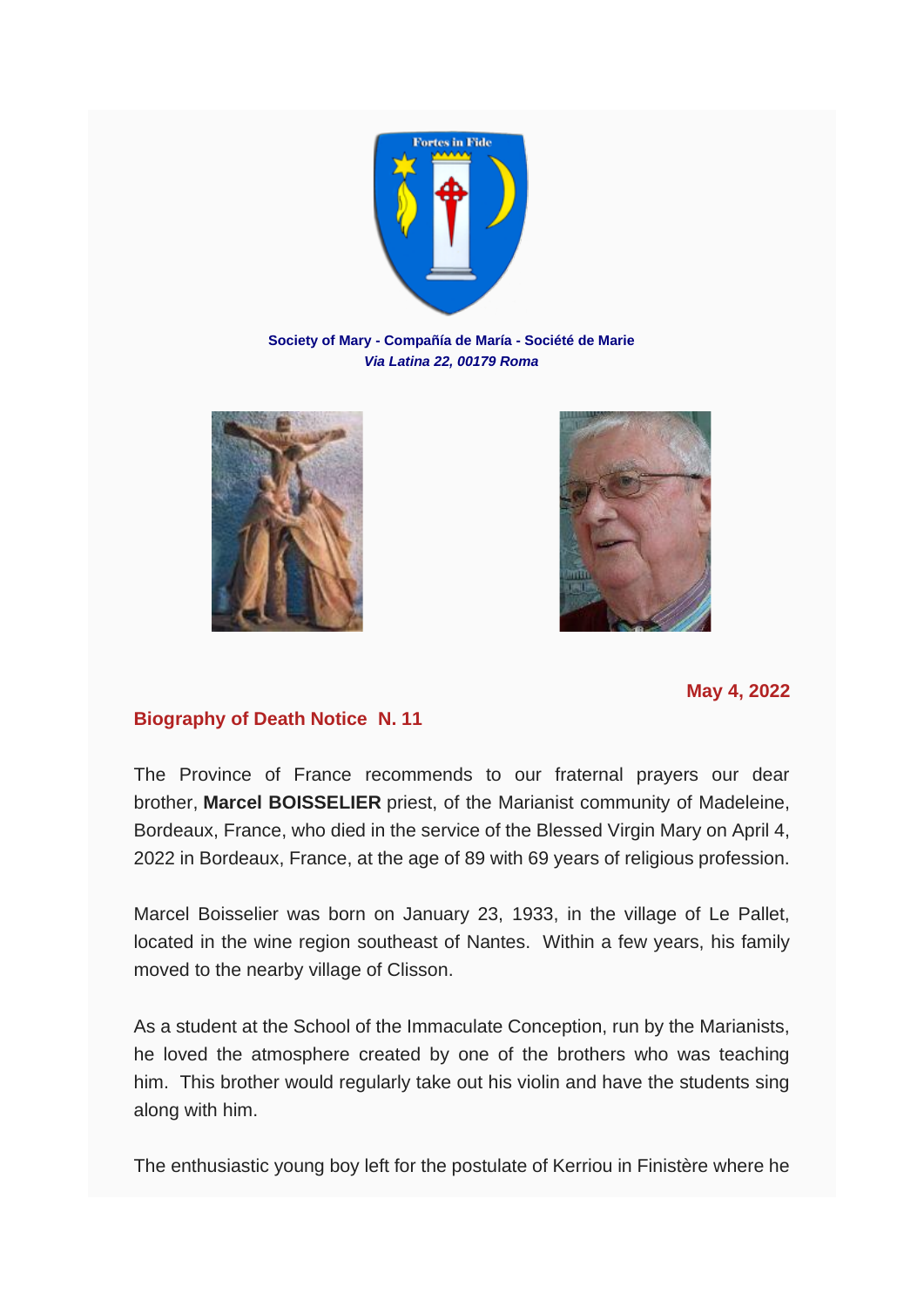stayed for 4 years, from 1945 to 1949. He then entered the postulate in Antony, south of Paris, before going to the novitiate in La Tour de Sçay. He professed his first vows on November 18, 1952.

As a scholastic, he continued his studies in Bordeaux, La Rochelle and Belfort before returning to Brittany in 1955, where he became a teacher in Saint-Thégonnec.

The war was already raging in Algeria when he left to do his military service from November 1957 to February 1960. Here are a few thoughts concerning Marcel from one of the military chaplains: "He is an excellent religious, pious, dedicated, and possessing good common sense. In the small and isolated village where he was located, Marcel was able to fulfill his task well. He gave himself with ardor to the task of teacher-educator. He enjoyed great success in this role."

Upon his return from military service, he entered the international Marianist seminary Regina Mundi, in Fribourg, Switzerland. His ordination took place on April 3, 1965, in the same city.

For three years, he was the Chaplain for the young religious in formation in Antony. In 1968, he became the chaplain at the Institution Sainte-Marie in Belfort. He organized many camps, including abroad, introduced the Eucharistic Youth Movement in the school, and fostered many contacts with his joviality and good laugh.

In 1980, Marcel faced a personal challenge when the provincial invited him to leave this place where he was succeeding so well in order to go to Congo-Brazzaville. During a retreat in Châteauneuf-de-Galaure, he met Marthe Robin for a few brief minutes and told her of his distress. She said to him: "It will be the grace of your life." Indeed, Marcel lived this time in Africa as a grace from the Lord. He worked first in the bush, about a hundred kilometers from Brazzaville, at the mission of Voka. However, this isolated place did not suit him; he always needed to have people around him. In 1982, he was appointed to the parish of Notre-Dame d'Afrique in Abidjan, on the grounds of the Marianist school of the same name. He brought his big heart, his laughter and his good will, which touched the hearts of many people. The Marianist community formed a good missionary team. For several years, he was the director of this community. He found himself alone as a priest and, at the same time, he encountered health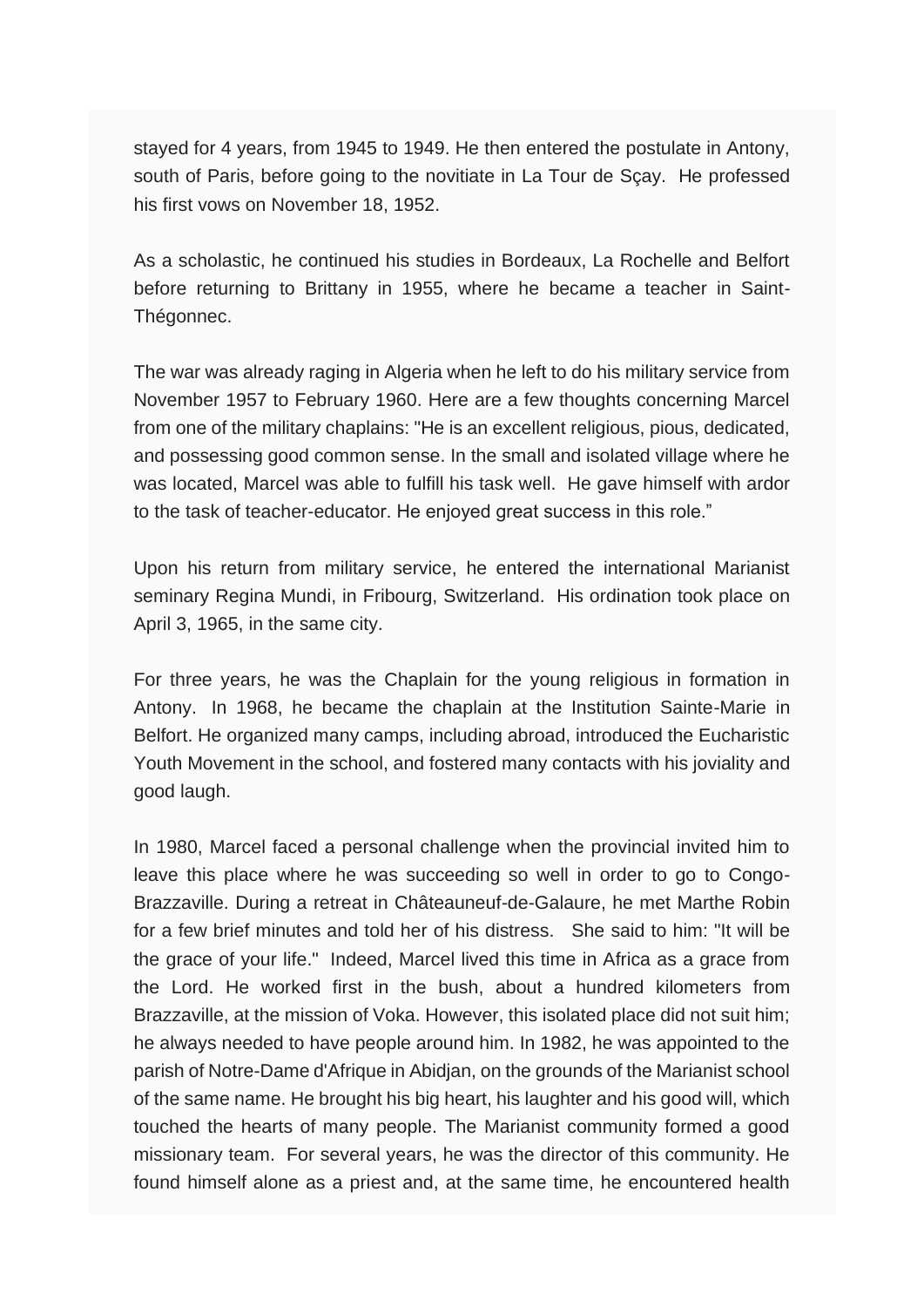problems. Meanwhile, the Marianists had just accepted the mission of the Marian shrine in Abidjan. The decision was made in 1996 to leave the parish of Notre-Dame d'Afrique and to entrust it to the diocese.

At this time, Marcel was able to find a cargo ship to return quietly to France for a sabbatical year. In his own words, this sabbatical turned into a "pleasant year". He participated in the life of the community of the Institution Sainte-Marie d'Antony and took courses at the Cathedral School of Paris. On December 3, 1996, Marcel escaped, by a quarter of an hour, the terrorist attack at the Port-Royal Regional Express Railway station. This time of intellectual and spiritual renewal and the exchange with the participants in these courses gave Marcel renewed impetus to leave for another mission in Abidjan. This time he went to the Marian Shrine. He joined this community on October 15, 1997. The position of Rector was not an easy one and tensions undermined it. He asked to return permanently to France. At the same time, he wanted the Marianists to continue the mission at the Marian Shrine. In a letter to the Provincial, he wrote the following prayer: "Virgin Mary, help us to stay in your house of the Marian Shrine and to make you better known and loved through our humble participation in this mission! Pray for us because our work is very fragile."

After waiting several years, despite his attachment to Africa and the Africans, he left this continent for good in 2002. He said goodbye to the shrine he often called "Martial" instead of Marian (with, of course, a great burst of laughter!).

Marcel went to live and work in Antony. He was known for his well-prepared homilies.

However, a surprise awaited him. The Province opened a new community near Marseille, in Saint-Victoret. The Marianists had taken over this house from a community of Marist Brothers in 2005. A simple presence quickly became a true missionary commitment in the parish. He became, according to his expression: "an assistant pastor".

As Marcel aged, he was losing his energy. However, he still wished to serve but in a new mission, according to his strengths. He was appointed to the Chapelle de la Madeleine in Bordeaux in 2016 but was unable to adjust to the new environment. The beginnings were difficult; he no longer had people he knew around him. He had to rebuild links, rebuild a network. Moreover, the handicap